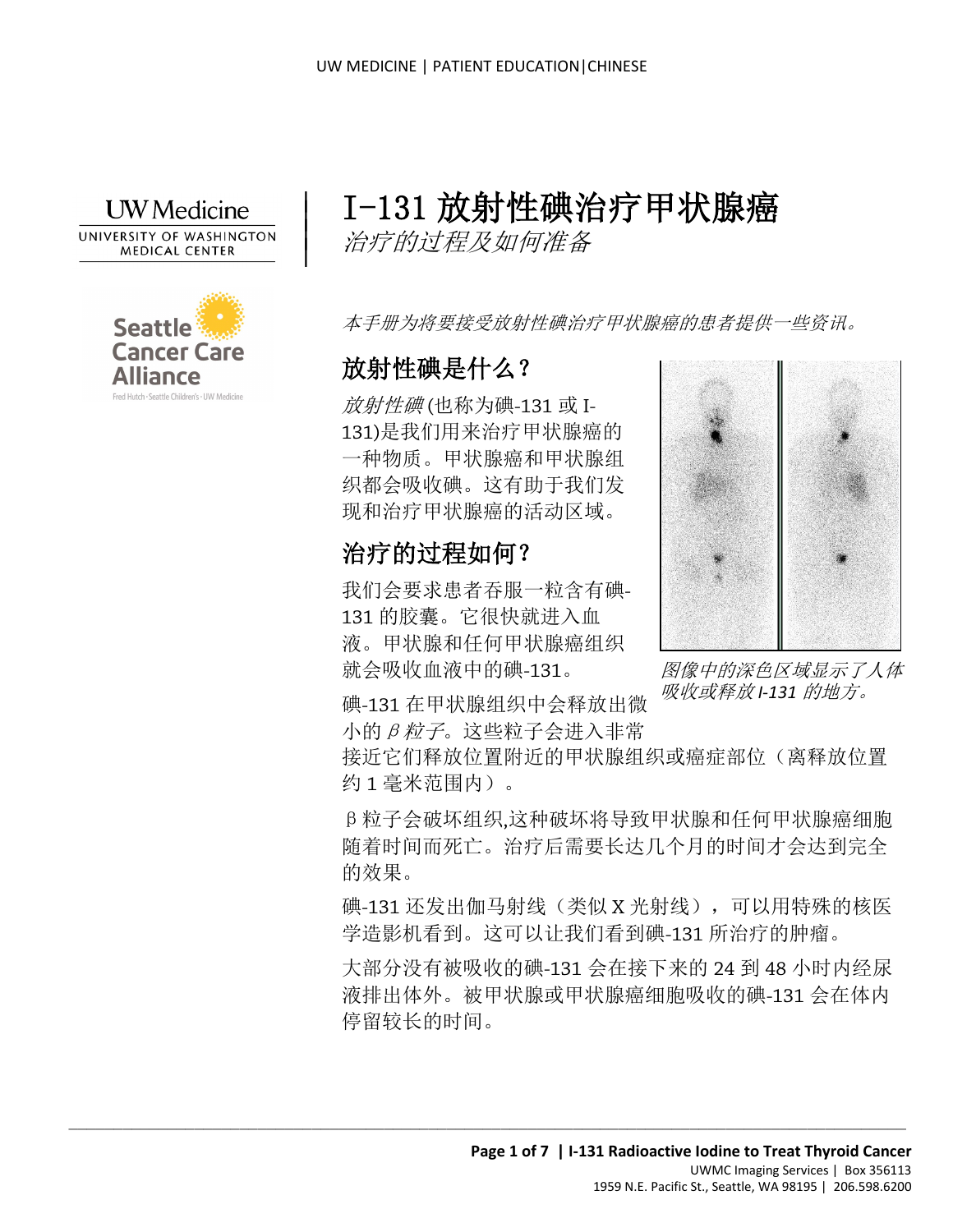# 治疗的步骤**?**

在接受碘-131 治疗之前, 须先做甲状腺癌测量。请阅读"使用 碘-123 的甲状腺癌检测 "或 "使用碘-131 的甲状腺癌剂量测定 "等讲义。

如患者是做残留甲状腺组织或甲状腺癌残留部位的治疗:

- 患者将在甲状腺癌检测扫描的当天或 3 天内回到核医学科。 届时,需吞服 1 粒或更多含有碘-131 的小胶囊。
- 在社区所以四征图海征午心的任相(SCCA House)。我们:<br>和患者讨论以做最适合的安排。<br>**关于 1-131 治疗, 我应该知道什么?**<br>这种治疗有一些副作用。您可能会有:<br>• 恶心 • 碘-131 治疗可以在门诊做。治疗后身体及体液中会有辐射 性。根据生活空间的不同,有时很难保护患者家里其他人员不 受辐射影响。如患者在家里很难遵守安全预防措施,就可以 住在医院或西雅图癌症中心的住宿(SCCA House)。我们会 和患者讨论以做最适合的安排。

# 关于 **I-131** 治疗,我应该知道什么?

这种治疗有一些副作用。您可能会有:

- 恶心
- 颈部和唾液腺疼痛
- 持续 2-3 周口里有金属味

我们会提供一些缓解这些症状的建议。如在医院过夜,我们会 治疗这些症状。如患者在治疗后回家,我们会开止吐药的处 方。

#### 如患者是一个育龄妇女

• 在服用碘-131 之前,必须先做妊娠血液测试。

- 对怀孕的患者我们不能给予放射性碘, 因为它会伤害到未出 生的婴儿。即使不计划完成妊娠、患者也必须告诉我们是否 怀孕。
- 正在哺母乳的患者也请告诉我们。如是母乳喂养, 就不能接 受碘-131 治疗。辐射会聚集在乳液中并传递给宝宝。也会使 乳房组织接受到乳汁中碘-131 的额外辐射。
	- 在服用碘-131 剂量之前,必须停止母乳喂养 3 个月。
	- 即使在完成治疗后, 也决不可以母乳喂养正在哺母乳的婴 儿。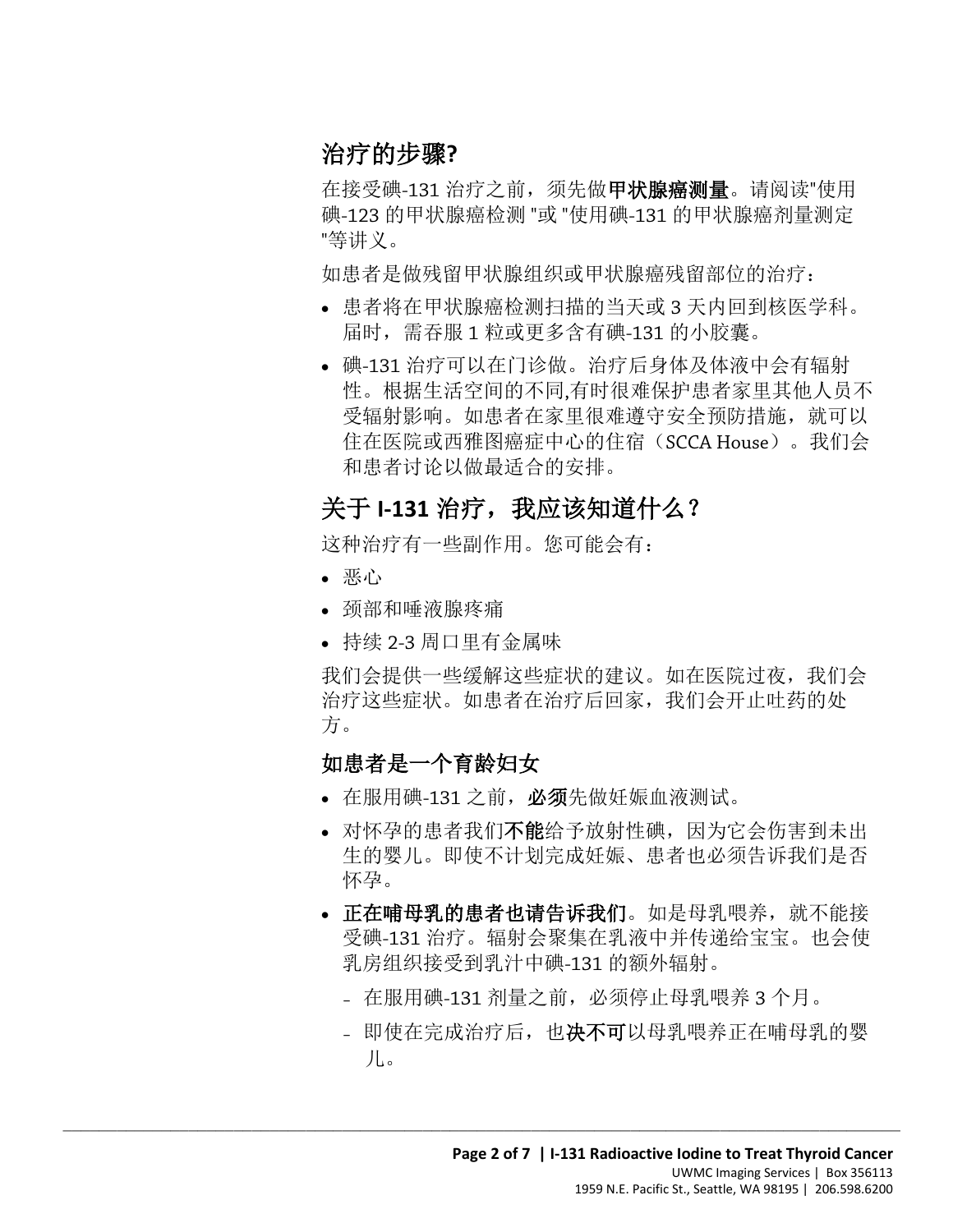# 低碘的饮食

患者必须在本次测量前一周遵守低碘饮食的规则。有关说明, 请上网:*www.thyca.org/pap-fol/lowiodinediet*。如不使用互联网, 请向我们索取一份打印件。

# 服用放射性碘**-131** 的当天

#### 在家

- 在服药前后 **2** 小时内,除了水以外,不要吃任何固体食物或 喝任何东西。
- 在服用碘-131 前 2 小时前或更早, 您可以在来医院前吃早 餐。
- 喝水是可以的。

#### 来医院时应该携带些什么?

- 必须携带 2 种身份证明,包括至少 1 种带有照片的身份证 明,如驾驶执照。
- 如在服药后将入住医院或西雅图癌症中心的住宿 SCCA 之家:
	- 携带平时服用的所有药物
	- 携带衣服、个人卫生用品、零食和其他必需品。
	- 可以携带个人专用的笔记本电脑、手机和其他电子设备。 如带了这些电子用品,请勿与他人共用,可用塑料袋盖住它 们,以防止暴露在有放射性的物质中。
	- 患者可以戴结婚戒指、眼镜和隐形眼镜。
	- 可以携带个人医疗设备。

# 应留在家中的物件

- 请勿携带个人的贵重物品。
- 请勿携带与他人共用的笔记本电脑、手机和其他电子设备。

#### 来报到时

- 如您是按排在华大医疗中心接受碘-131 的治疗,请按预定时 间到放射科前台报到。如您是安排在 西雅图癌症中心请按预 约的时间到核医科报到。
- 如甲状腺癌测量与服用治疗剂量碘-131 是在同一天: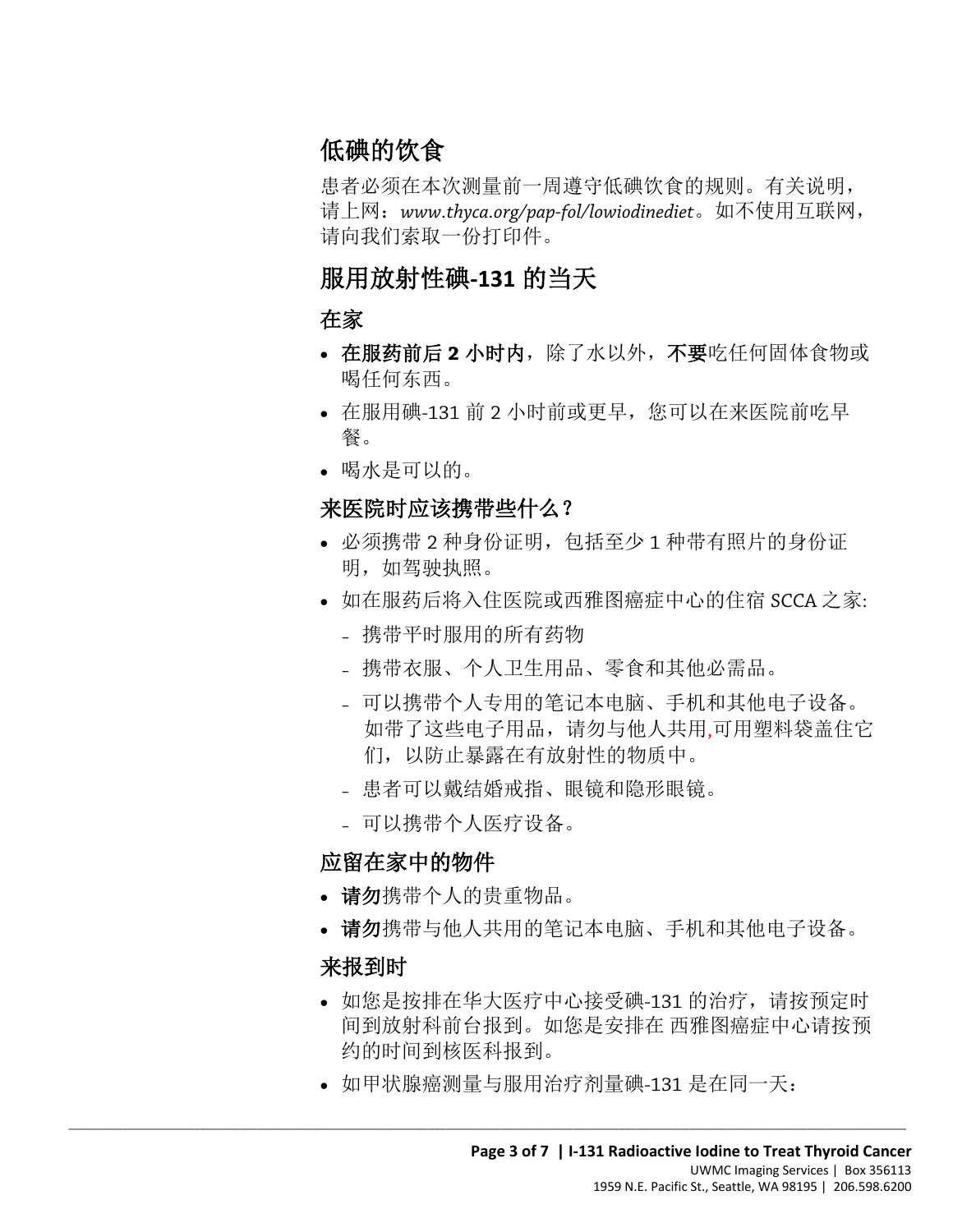- 首先做测量
- 将与核医学医生见面,有时也会与辐射安全人员见面。他们 会和患者讨论治疗和辐射安全问题。他们和开碘-131 治疗处 方的医生一起,根据扫描的结果来决定碘-131 的剂量。
- 在决定了碘-131 剂量后,我们会从西雅图的放射药房订购医 生所定制剂量。这个剂量可能需要几个小时的时间来准备和 送达。
- 如为门诊治疗,则需在扫描后几个小时返回核医学科。核医 学科的医生会在这个时候给您服用 I-131 的剂量。

#### 住院

如患者在华大医疗中心 UWMC 治疗后安排在医院过夜:

- 中午 12 点左右到华大 UWMC 三楼大厅的入院部前台报到,在 询问台的后面。
- 计划可能会在医院停留 3 天。
- 可能会在下午接受碘-131 的治疗。

病房是在 6 楼或 7 楼。它看起来和其他医院的房间一样,但它是 特别设计可防止辐射。房门是开着的, 但访客不可进入房间。他 们可以给患者送东西,也可在门口与患者交谈。

# 服药后

饮食

- 服用胶囊后 2 小时内: 切勿吃任何食物。空腹有助于身体吸收 放射性碘。仅喝水。
- 在治疗后的 **1** 到 **2** 天内。避免吃油腻的食物,以减轻恶心感。 对于胃不适者,可以服用普通胃灼热药(H2 阻滞剂)或普通 质子泵抑制剂 generic *proton pump inhibitor*(PPI)来减轻胃部 不适。您可以在药店购买这些药物无需处方。
- 在治疗后的 **3** 天内。遵循低碘的饮食规则。3 天后可以恢复正 常饮食。

#### 其他的规则

• 在治疗后的 24 小时内:

 $\_$  ,  $\_$  ,  $\_$  ,  $\_$  ,  $\_$  ,  $\_$  ,  $\_$  ,  $\_$  ,  $\_$  ,  $\_$  ,  $\_$  ,  $\_$  ,  $\_$  ,  $\_$  ,  $\_$  ,  $\_$  ,  $\_$  ,  $\_$  ,  $\_$  ,  $\_$  ,  $\_$  ,  $\_$  ,  $\_$  ,  $\_$  ,  $\_$  ,  $\_$  ,  $\_$  ,  $\_$  ,  $\_$  ,  $\_$  ,  $\_$  ,  $\_$  ,  $\_$  ,  $\_$  ,  $\_$  ,  $\_$  ,  $\_$  ,

– 治疗随后至少 3 天内,每小时最少喝 1 杯(8 盎司)水或果 汁等透明的饮料。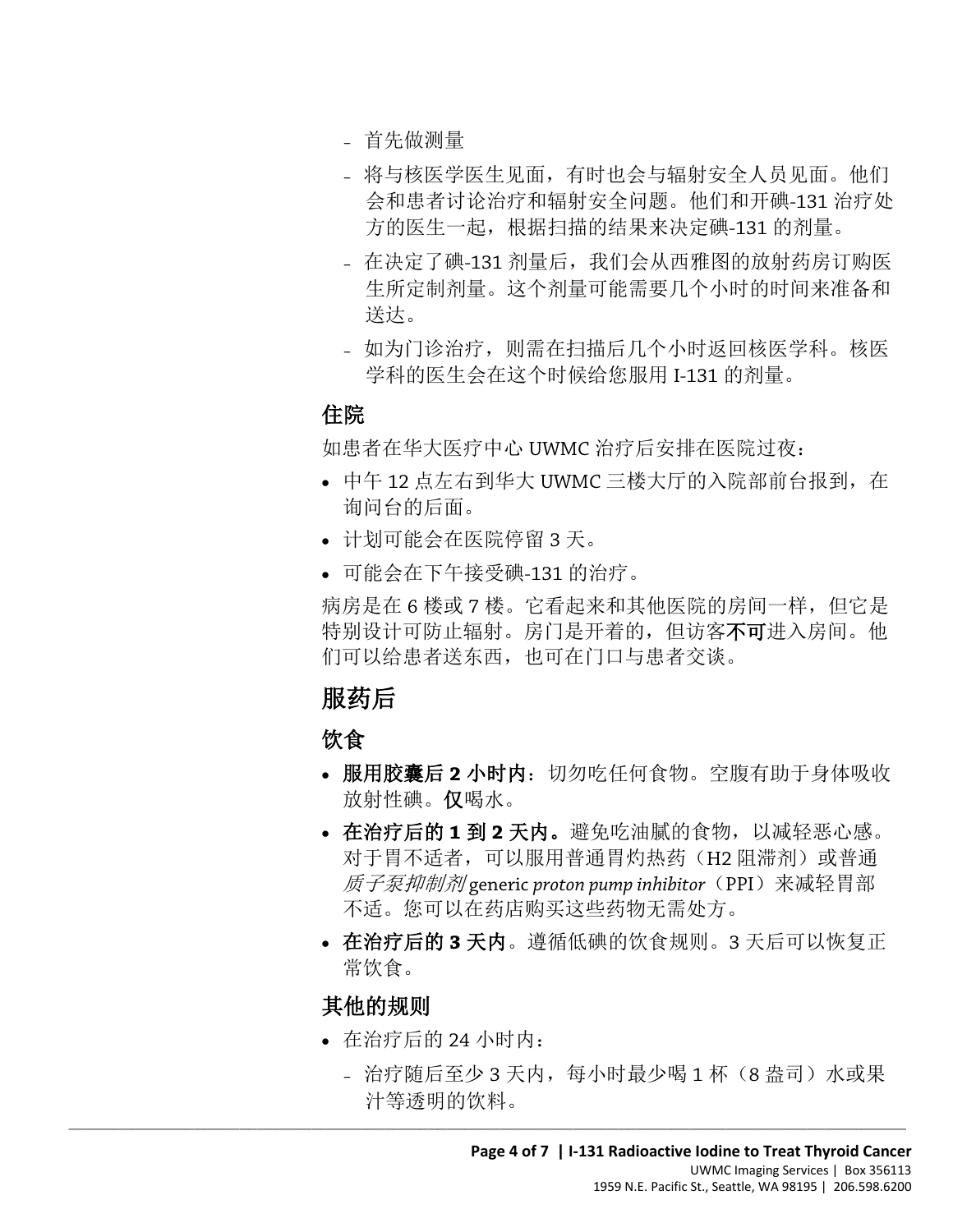- 每次小便后马桶要冲 **2** 次。
- 在治疗后的 **8** 至 **12** 小时内。每隔一小时就要排空膀胱。
- 治疗后的第一个晚上。至少要起来排一次尿,以后就不需要这 样做。
- 治疗一周内:定期排便是很重要的,可以清除结肠中的碘-131。当甲状腺激素水平低时,经常会发生便秘。在遵循低碘 饮食期间如发生便秘,可以使用大多数非处方泻药。如果您有 任何疑问,请向我们咨询有关便秘和泻药的问题。

# 服药后的安全防范措施

#### 防辐射的措施

勿必在以下所示天数内遵循每项辐射预防措施。

| 服用碘-131 后                           | 持续的时间            |
|-------------------------------------|------------------|
| 切勿乘坐飞机或其他公共交通工具, 如公共汽车<br>或火车。      | 3 天              |
| 切勿与他人一起乘坐超过 4 小时的汽车旅行。              | 3 天              |
| 睡眠时需单独睡, 与其他成年人至少有 6 英尺的<br>距离。     | 可达6天<br>(因剂量而异)  |
| 睡眠时需单独睡, 与孕妇、婴儿、或孩童至少保<br>持6英尺的距离。  | 7至14天<br>(因剂量而异) |
| 与所有成年人保持至少 3 英尺的距离。只允许短<br>暂的近距离接触。 | 4 天              |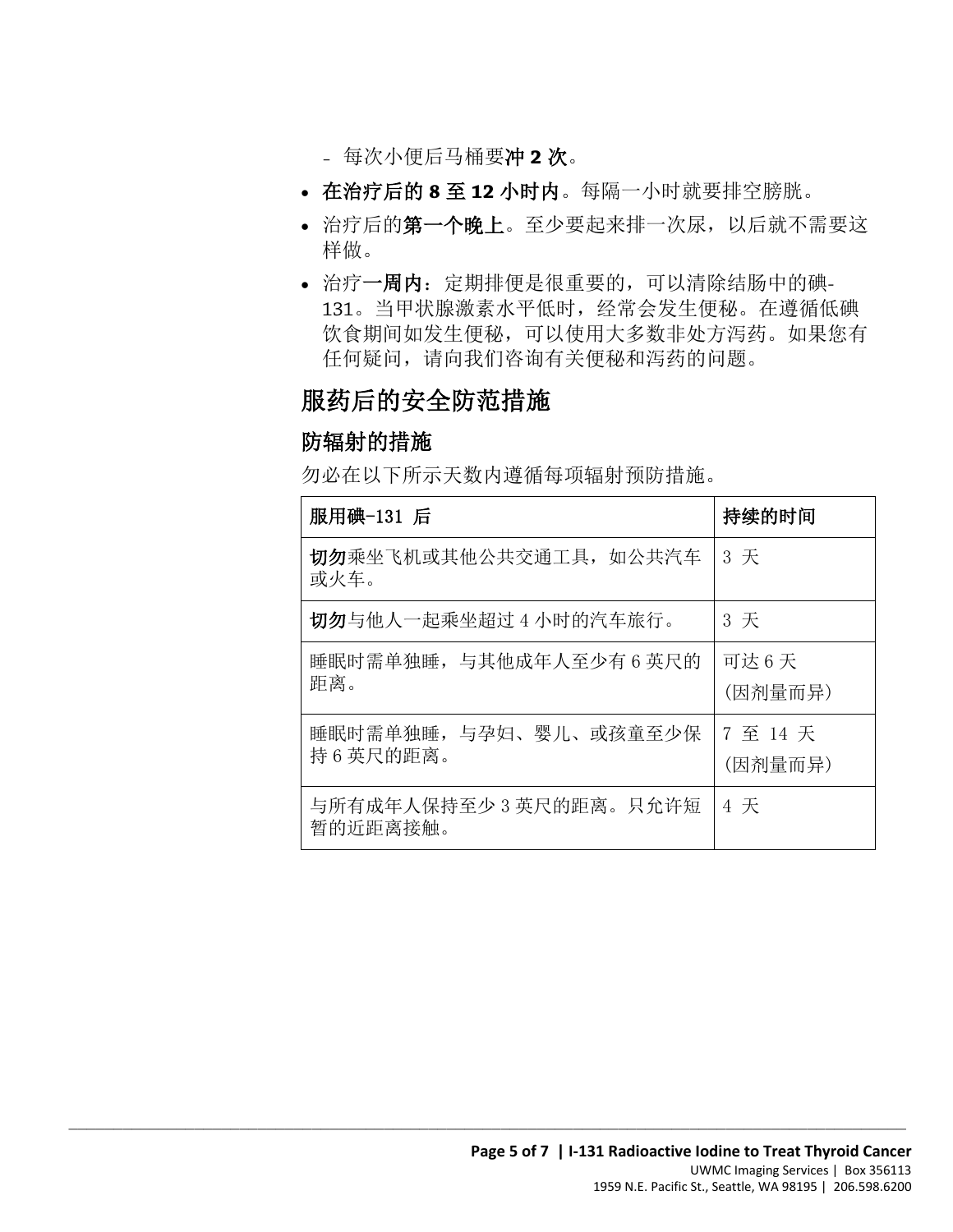| 与孕妇、婴儿和幼儿至少保持6英尺的距离。 |  |
|----------------------|--|
|                      |  |

7 至 14 天 (因剂量而异)

#### 基本体液预防措施

这些预防措施有助于保护他人免受患者的唾液及其他体液的影 响。根据生活状况,可能需要遵循更多的预防措施。

| 服用碘-131 后                                                       | 持续的时间 |
|-----------------------------------------------------------------|-------|
| 使用的浴室应该是 <b>只供</b> 患者使用。他人不得使用。(<br>如家中只有成年人,也可不受此限。            | 2天    |
| ● 切勿与任何人共用餐具、玻璃杯或茶杯、盘子或食<br>物,尤其是儿童。                            | 4天    |
| ● 切勿让他人处理您的餐具或碗筷。                                               |       |
| ● 患者使用的所有餐具、玻璃杯、茶杯和碗碟与其他<br>脏盘分开冲洗。冲洗后, 可与其他餐具和碗筷一起<br>放入洗碗机清洗。 |       |
| ● 切勿使用一次性的盘子、餐具或杯子。                                             |       |
| • 切勿让他人处理患者的衣物、被褥或其他可能含有<br>汗液、血液或尿液的物品。                        |       |
| • 切勿让他人清理或处理患者的任何体液, 如呕吐<br>物、尿液或血液。                            |       |
| 避免接吻、性交和其他亲密接触。                                                 | 7 天   |
| 勤洗手。使用肥皂和温水冲洗至少 20 秒。                                           | 7 天   |

#### 育龄妇女

- 服用碘**-131** 治疗后 **1** 年内不要怀孕。这是因为有时患者需要 再次接受碘-131 治疗。另外,甲状腺替代药物水平必须调整并 稳定后才能怀孕。
- 如您正在母乳哺乳:

 $\_$  ,  $\_$  ,  $\_$  ,  $\_$  ,  $\_$  ,  $\_$  ,  $\_$  ,  $\_$  ,  $\_$  ,  $\_$  ,  $\_$  ,  $\_$  ,  $\_$  ,  $\_$  ,  $\_$  ,  $\_$  ,  $\_$  ,  $\_$  ,  $\_$  ,  $\_$  ,  $\_$  ,  $\_$  ,  $\_$  ,  $\_$  ,  $\_$  ,  $\_$  ,  $\_$  ,  $\_$  ,  $\_$  ,  $\_$  ,  $\_$  ,  $\_$  ,  $\_$  ,  $\_$  ,  $\_$  ,  $\_$  ,  $\_$  ,

– 必须停止母乳喂养当前的婴儿。碘-131 可能会伤害婴儿。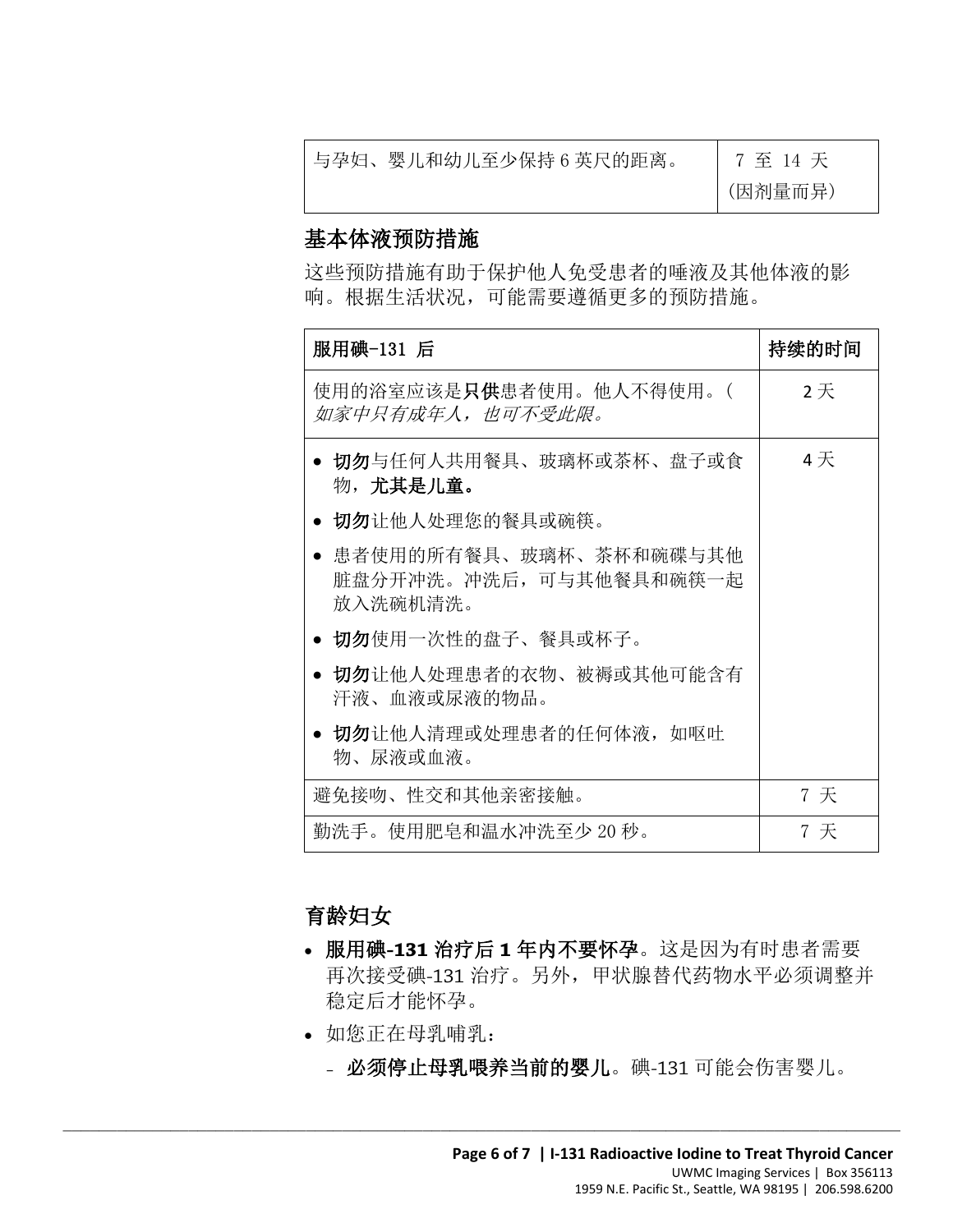- 治疗后切勿恢复母乳喂养
- 将来,如选择再次怀孕,那时可以开始母乳喂养。

# 复诊

- 患者接受碘-131 治疗后的几天里, 可能需要抽血检查。请咨 询护理团队。
- 在服用碘-131 后 7 至 10 天, 需做甲状腺癌后续测量。我们将 拍摄身体的图像,以了解碘-131 聚集的部位。这次预门诊将 需 1 至 2 小时。患者不需要为这次测量做准备。
- 需在治疗后 **4** 至 **6** 周见内分泌医生复诊。这是甲状腺激素水 平变得稳定的最快时间。内分泌学家将监测甲状腺激素补充剂 的剂量。请务必遵守这次预约。我们可以帮助安排这次门诊。
- 的剂量。请务必遵守这次预约。我们可以帮助安排这次门1<br>• 可能需要在 6 到 12 个月后做碘-131 诊断性甲状腺癌测量<br>如有需要,内分泌医生会推荐做这次扫描。<br>如需要更多的资讯<br>要了解有关放射性碘-131,以及它是如何用于治疗甲状腺癌的 • 可能需要在 **6** 到 **12** 个月后做碘**-131** 诊断性甲状腺癌测量。 如有需要,内分泌医生会推荐做这次扫描。

# 如需要更多的资讯

要了解有关放射性碘-131,以及它是如何用于治疗甲状腺癌的更 多资讯;请访问甲状腺癌克服者协会的网站:*www.thyca.org*

# 与谁联系

| 诊所或部门                                                             | 办公时间         | 下班后及周末假日                                            |
|-------------------------------------------------------------------|--------------|-----------------------------------------------------|
| <b>UWMC</b> - Montlake Imaging<br>Services<br>华大医疗中心一蒙特湖院区<br>造影科 | 206.598.6200 | 请致电<br>206.598.6190,请<br>传呼接线生传呼核<br>医科的当值住院医<br>生。 |
| UWMC - Montlake Nuclear<br>Medicine<br>华大医疗中心一蒙特湖院区<br>核医科        | 206.598.4240 |                                                     |
| Seattle Cancer Care Alliance -<br>Nuclear Medicine<br>西雅图癌症中心核医科  | 206.606.7045 |                                                     |
| Seattle Cancer Care Alliance<br>Endocrine Clinic<br>西雅图癌症中心内分泌科   | 206.606.1160 |                                                     |

 $\_$  ,  $\_$  ,  $\_$  ,  $\_$  ,  $\_$  ,  $\_$  ,  $\_$  ,  $\_$  ,  $\_$  ,  $\_$  ,  $\_$  ,  $\_$  ,  $\_$  ,  $\_$  ,  $\_$  ,  $\_$  ,  $\_$  ,  $\_$  ,  $\_$  ,  $\_$  ,  $\_$  ,  $\_$  ,  $\_$  ,  $\_$  ,  $\_$  ,  $\_$  ,  $\_$  ,  $\_$  ,  $\_$  ,  $\_$  ,  $\_$  ,  $\_$  ,  $\_$  ,  $\_$  ,  $\_$  ,  $\_$  ,  $\_$  ,

# 您有疑问吗?

我们很重视您的提问。当 您有疑问或顾虑时,请致 电您的医生或医护提供 者。 请参阅本讲义"与谁联 系"所提供的华大医疗中 心及西雅图癌症中心的电

话号码及下班后的联系方 式。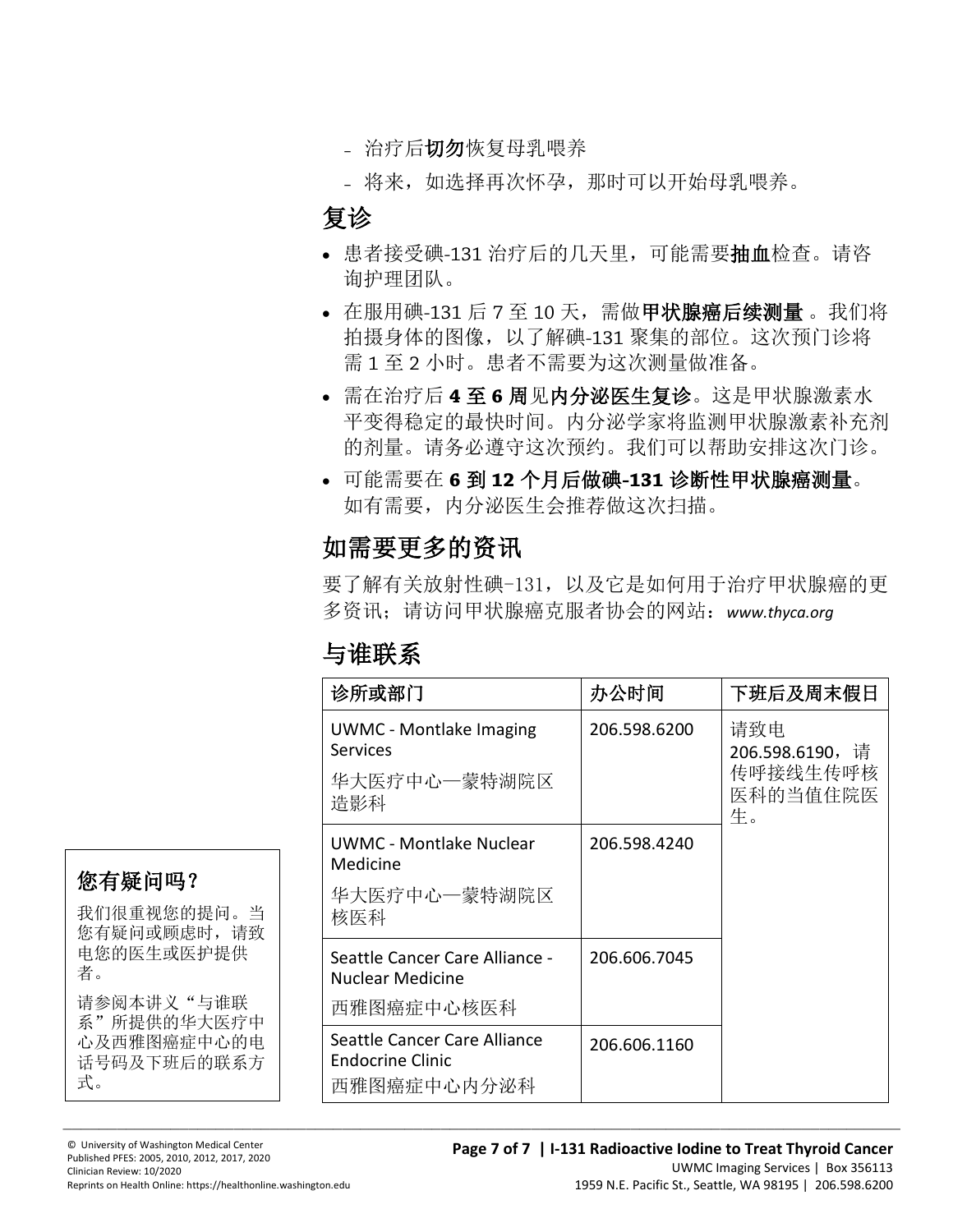

|  $\vert$  $\vert$  $\vert$ 



# **I-131 Radioactive Iodine to Treat Thyroid Cancer**

*What to expect and how to prepare*

*This handout gives instructions for patients who will receive radioactive iodine to help treat thyroid cancer.* 

# **What is radioactive iodine?**

Iodine-131 or I-131) is one<br>substance we use to treat thyroid<br>cancer. Both thyroid cancer and<br>thyroid tissue absorb iodine. This<br>helps us find and treat areas of<br>active thyroid cancer.<br>**How does it work?** *Radioactive iodine* (also called Iodine-131 or I-131) is one substance we use to treat thyroid cancer. Both thyroid cancer and thyroid tissue absorb iodine. This helps us find and treat areas of active thyroid cancer.

#### **How does it work?**

We will ask you to swallow a capsule that contains I-131. It will enter your bloodstream very quickly. Your thyroid gland and any thyroid cancer tissue will absorb the I-131 from your blood.

 $\_$  , and the set of the set of the set of the set of the set of the set of the set of the set of the set of the set of the set of the set of the set of the set of the set of the set of the set of the set of the set of th



*The dark areas in these images show where the body has absorbed or excreted I-131.*

The I-131 in your thyroid tissue will give off tiny *beta particles*. These particles will enter your thyroid tissue or cancer sites, very close to where they are given off (within about 1 millimeter).

The beta particles damage tissue, and this damage will cause your thyroid gland and any thyroid cancer cells to die over time. It takes up to a few months for this treatment to have its full effect.

I-131 also gives off *gamma rays* (like X-rays), which can be seen with special Nuclear Medicine cameras. This allows us see which tumors the I-131 is treating.

Most of the I-131 that is not absorbed will leave your body in your urine over the next 24 to 48 hours. The I-131 absorbed by your thyroid or thyroid cancer will stay in your body longer.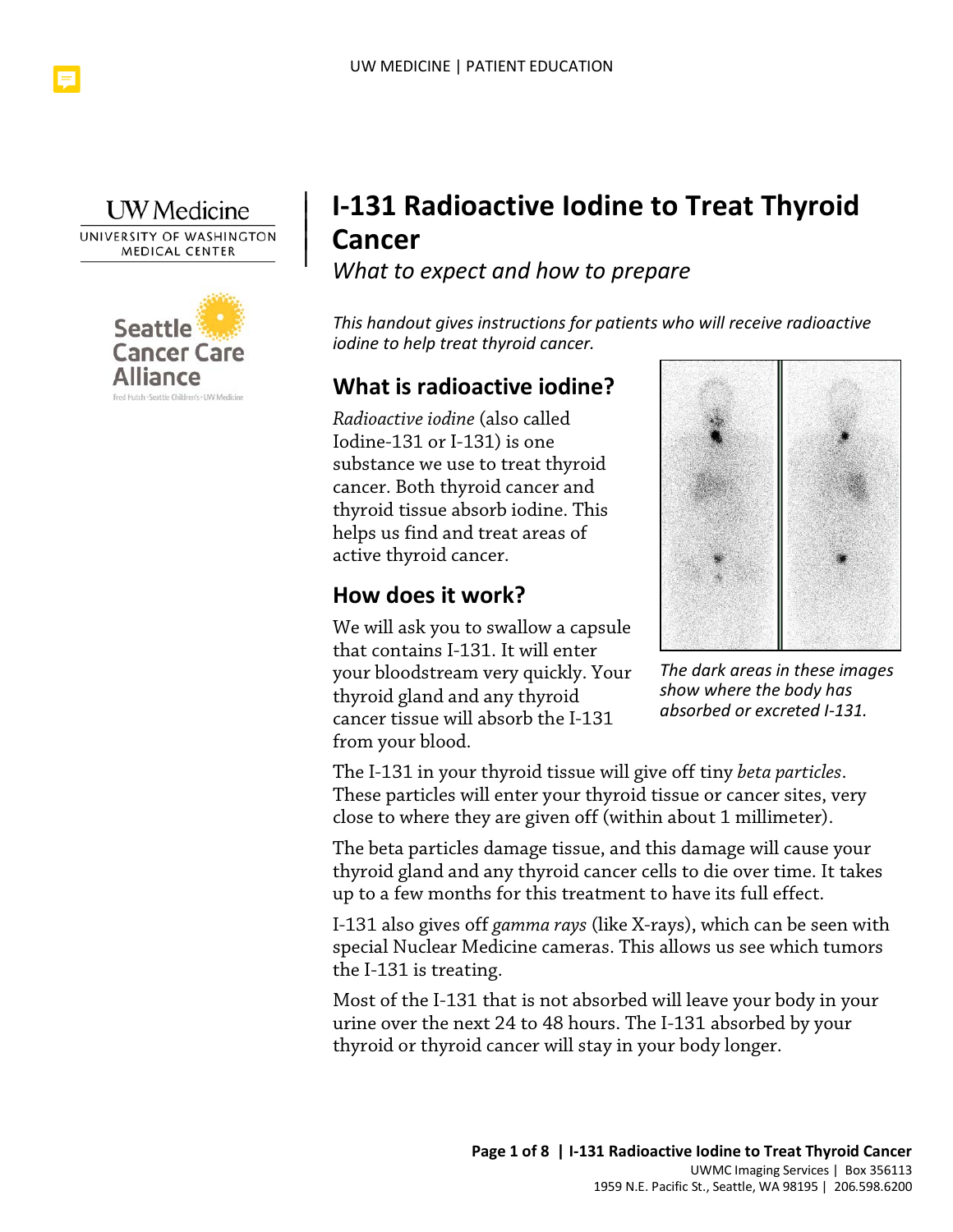# **What can I expect?**

Before you have I-131 therapy, you must have a **thyroid cancer survey**. (Please read the handout "Thyroid Cancer Survey Using I-123" or "Thyroid Cancer Dosimetry Using I-131.")

If you are having treatment for residual thyroid tissue or residual sites of thyroid cancer:

- You will return to Nuclear Medicine either on the same day or within 3 days of your thyroid cancer survey scan. At that time, you will swallow 1 or more small capsules that contain I-131.
- retainted to proceed offer people in your lione from the radiation, depending on your living situation. You may stay in the hospital or SCCA House if safety precautions will be hard t follow at home. We will talk with you • I-131 treatment can be done as an outpatient procedure. There will be radiation in your body and body fluids after the procedure. It can be hard to protect other people in your home from the radiation, depending on your living situation. You may stay in the hospital or SCCA House if safety precautions will be hard to follow at home. We will talk with you about what will work best for you.

# **What should I know about I-131 treatment?**

This treatment has some side effects. You may have:

- Nausea
- Soreness in your neck and salivary glands
- A metallic taste in your mouth for up to 2 to 3 weeks

We will give you tips to ease these symptoms. If you stay overnight in the hospital, we will treat these symptoms. If you go home after your treatment, we will give you prescriptions for anti-nausea medicine.

#### **If You Are a Woman of Childbearing Age**

- You **must** have a pregnancy blood test before taking I-131.
- If you are pregnant, we **cannot** give you radioactive iodine, since it would harm your unborn baby. You must tell us if you are pregnant, even if you do not plan to complete the pregnancy.
- **Tell us if you are breastfeeding.** If you are breastfeeding, you **cannot** have I-131 therapy. The radiation would collect in your breast milk and pass to your child. It would also expose your breast tissue to extra radiation from the I-131 in the milk.
	- **You must stop breastfeeding for 3 months before you take your I-131 dose.**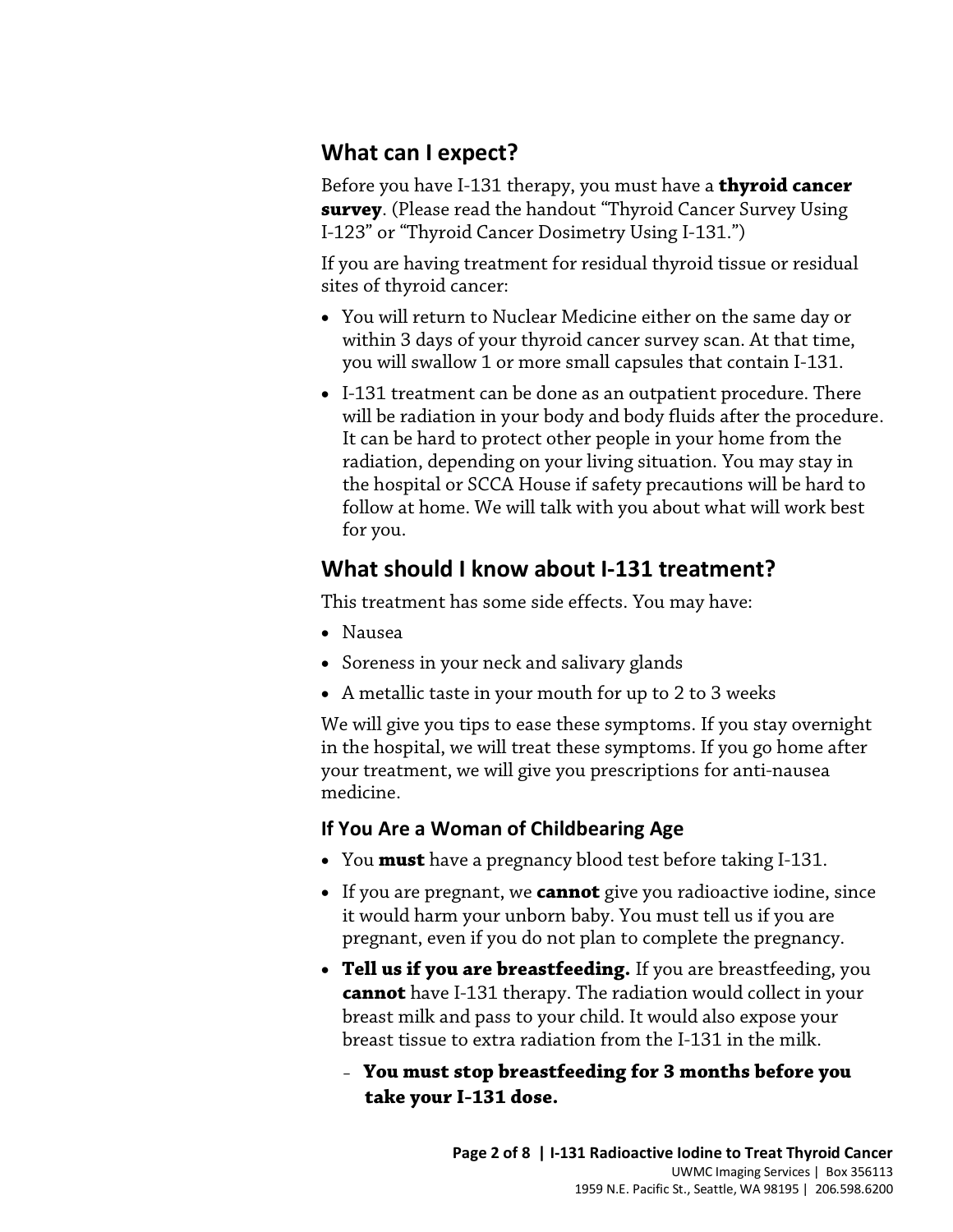– You must **never breastfeed** your current infant in the future, even after you are done with your treatment.

#### **Low-iodine Diet**

You must be on a **low-iodine diet** for 1 week before this survey. For instructions, please visit *www.thyca.org/pap-fol/lowiodinediet.* If you do not use the internet, ask us for a printed copy.

#### **Day of Your I-131 Dose**

#### **At Home**

- **For 2 hours before and after your dose**, do **not** eat any solid foods or drink anything but water.
- You may have breakfast before you come to the hospital, **if** it is more than 2 hours before your I-131 dose.
- It is OK to drink water.

#### **What to Bring with You**

- You must have 2 forms of ID, including at least 1 with your photo, such as a driver's license.
- If you will be staying in the hospital or SCCA House after your dose:
	- Bring any medicines you usually take.
	- Bring clothes, personal hygiene items, food, and other essentials.
	- You may also bring your laptop, cell phone, and other electronic devices, if other people do not use them. If you bring these things, you can cover them with plastic to keep them from being exposed to the radioactive material.
	- You may wear your wedding ring, eyeglasses, and contact lenses.
	- You may bring personal medical devices.

#### **What to Leave at Home**

• Do **not** bring valuable personal items.

 $\_$  , and the set of the set of the set of the set of the set of the set of the set of the set of the set of the set of the set of the set of the set of the set of the set of the set of the set of the set of the set of th

• If other people use your laptop, cell phone, or other electronic devices, do **not** bring them with you.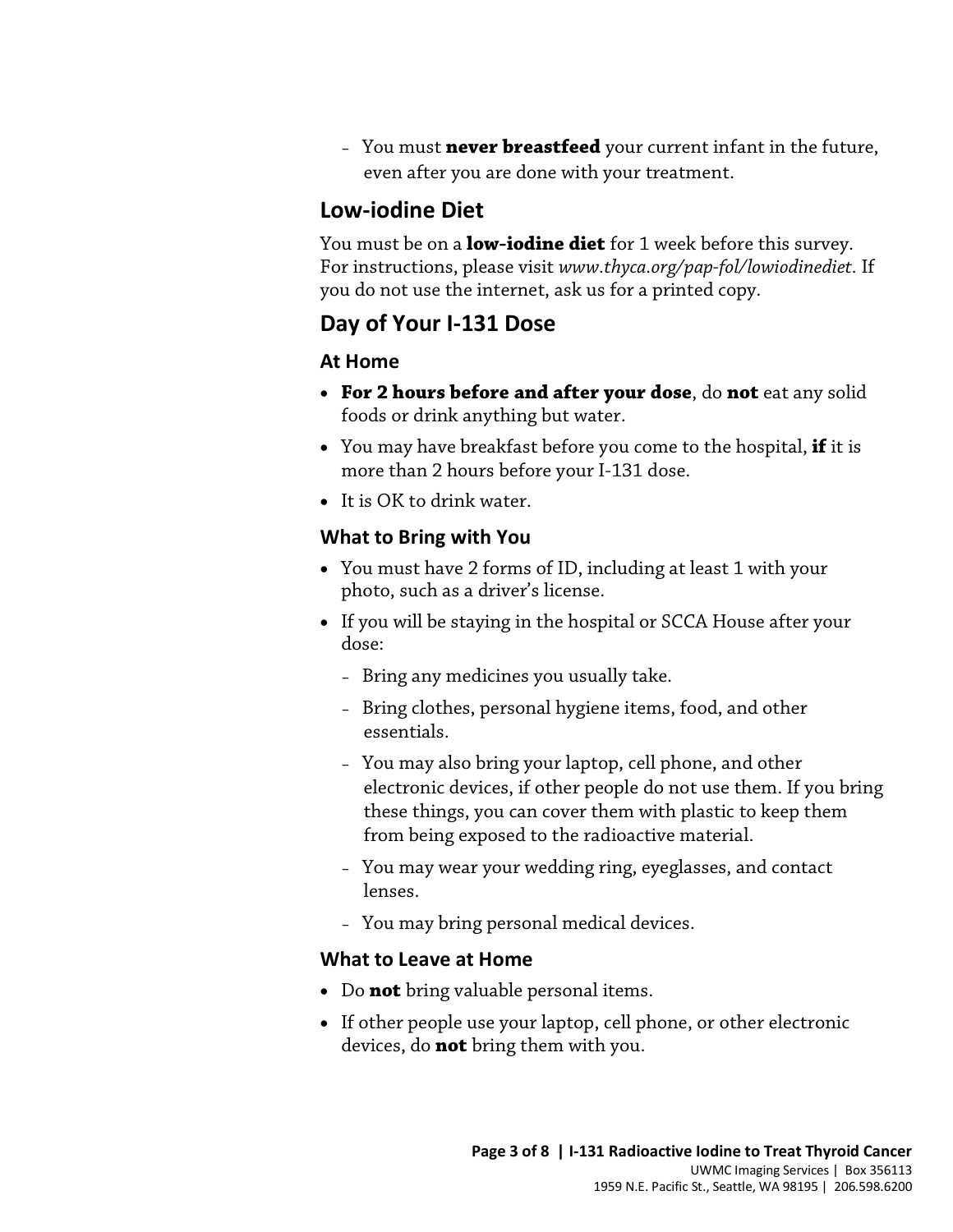#### **When You Arrive**

- Go to Nuclear Medicine at your scheduled time.
- If your thyroid cancer survey is on the same day as your I-131 dose:
	- You will have the survey first.
	- You will meet with a Nuclear Medicine doctor and sometimes with the Radiation Safety officer. They will talk with you about your treatment and radiation safety. They will work with the doctor who prescribed your I-131 treatment to decide how much I-131 to order. This will be based on your scan results.
	- After your I-131 dose is decided, we will order your custom dose from the radiopharmacy in Seattle. It can take a few hours for this dose to be prepared and delivered.
	- If you will not be staying overnight the hospital, or your appointments are scheduled at SCCA, we will ask you to return to Nuclear Medicine a few hours after your scan. A Nuclear Medicine doctor will give you your I-131 dose at this time.

#### **Inpatients**

If you will be staying overnight in the hospital after your treatment at UWMC:

- Check in at about 12 noon at Admitting Reception in the lobby on the main (3rd) floor of UWMC, just behind the Information Desk.
- Plan to stay in the hospital up to 3 days.

 $\_$  , and the set of the set of the set of the set of the set of the set of the set of the set of the set of the set of the set of the set of the set of the set of the set of the set of the set of the set of the set of th

• You will likely receive your I-131 dose in the afternoon.

Your room will be on the 6th or 7th floor. It will look like other hospital rooms, but it was specially designed to protect against radiation. Your door will be open, but visitors may **not** enter the room. They can bring you items and talk with you from the doorway.

# **After Your Dose**

#### **Diet**

• **For 2 hours after you swallow the capsule:** Do **not** eat any food. An empty stomach helps your body absorb the radioactive iodine. Drink **only** water.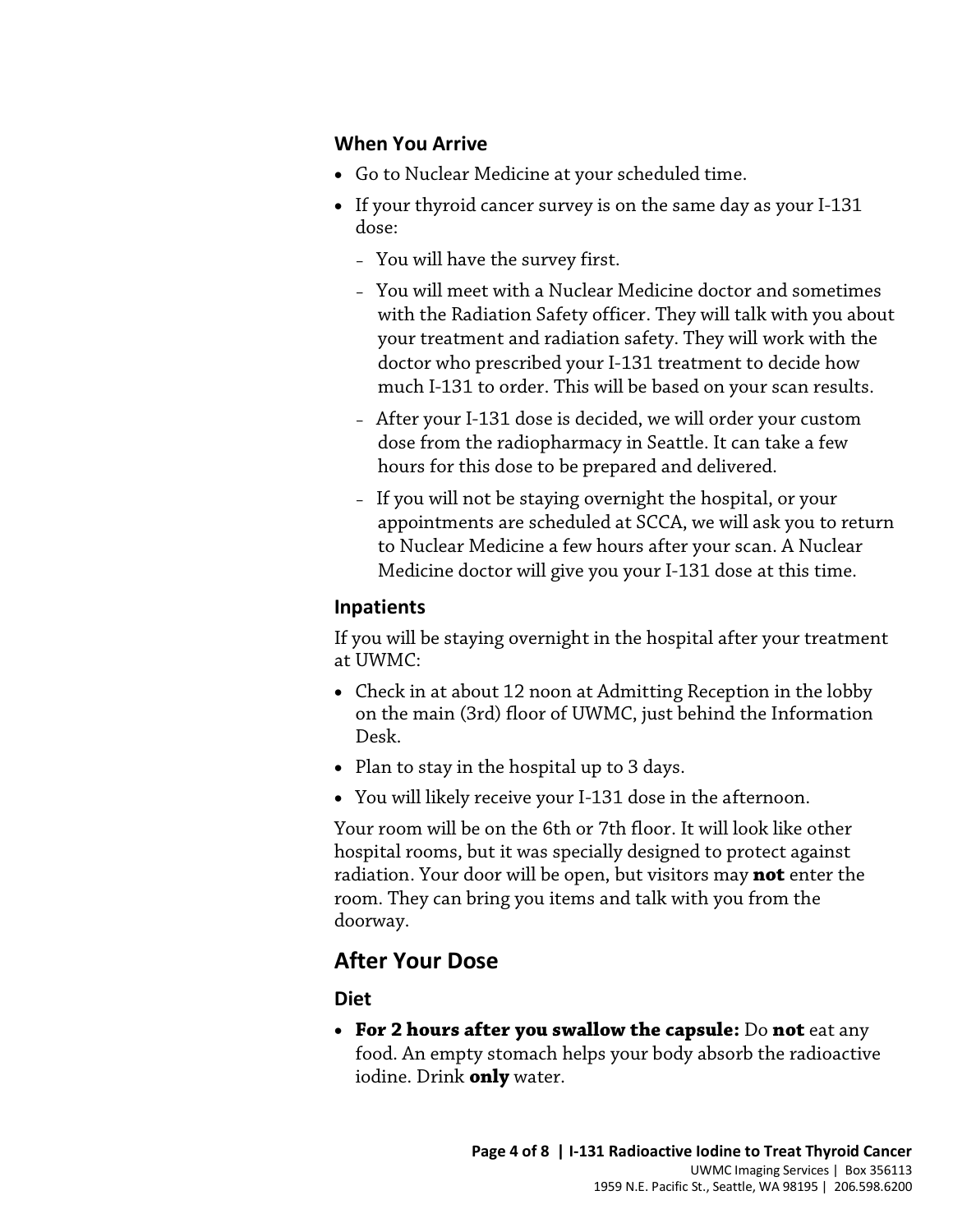- **For 1 or 2 days after your treatment:** Avoid fatty or rich foods to help ease any nausea. For an upset stomach, you may take a generic heartburn medicine (H2 blocker) or generic *proton pump inhibitor* (PPI). You can buy these at a drugstore without a prescription.
- **For 3 days after your treatment:** Follow your low-iodine diet. You may resume your normal diet after 3 days.

#### **Other Guidelines**

- **For 24 hours** after your treatment:
	- **Drink at least 1 glass (8 ounces) of clear fluid such as water or juice every hour.** Keep drinking plenty of clear fluids such as water or juice for at least the first 3 days.
	- **Flush the toilet 2 times** every time after you urinate.
- **For 8 to 12 hours** after your treatment: Empty your bladder every hour.
- **The first night** after your treatment: Get up at least once during the night to empty your bladder. After the first night, you do not need to do this.
- **For 1 week** after your treatment: It is important to have regular bowel movements after your treatment to clear the I-131 from your colon. Constipation often occurs when your thyroid hormone is low. If you have any constipation, it is OK to use most over-thecounter laxatives while you are on a low-iodine diet. Ask us about constipation and laxatives if you have any questions.

# **Safety Precautions After Your Dose**

 $\_$  , and the set of the set of the set of the set of the set of the set of the set of the set of the set of the set of the set of the set of the set of the set of the set of the set of the set of the set of the set of th

#### **Radiation Precautions**

Follow each radiation precaution for the number of days shown.

| After your I-131 dose                                                               | For this long                     |
|-------------------------------------------------------------------------------------|-----------------------------------|
| Do not travel by airplane or other public<br>transportation such as a bus or train. | 3 days                            |
| Do not travel on car trips longer than 4 hours with<br>others in the car.           | 3 days                            |
| Sleep in a separate bed, at least 6 feet away from<br>other adults.                 | Up to 6 days<br>(depends on dose) |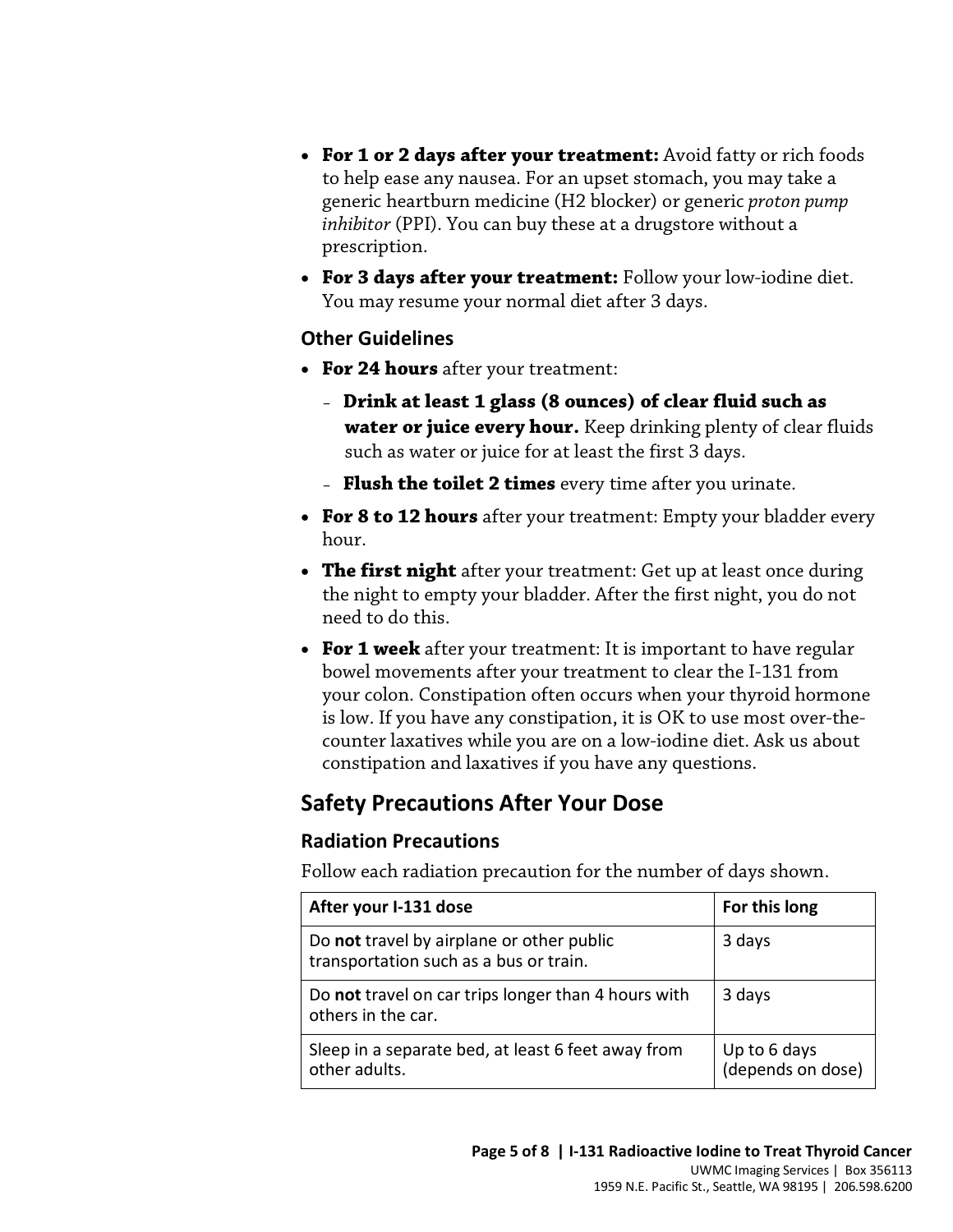| After your I-131 dose                                                                     | For this long     |
|-------------------------------------------------------------------------------------------|-------------------|
| Sleep in a separate bed, at least 6 feet away from                                        | 7 to 14 days      |
| pregnant women, infants, or children.                                                     | (depends on dose) |
| Stay at least 3 feet away from all adults. Allow only<br>short periods of closer contact. | 4 days            |
| Stay at least 6 feet away from pregnant women,                                            | Up to 7 days      |
| infants, and young children.                                                              | (depends on dose) |

#### **Basic Body Fluid Precautions**

These precautions will help protect others from your saliva and other body fluids. You may need to follow more precautions based on your living situation.

| After your I-131 dose                                                                                                                                                                                       | For this long |
|-------------------------------------------------------------------------------------------------------------------------------------------------------------------------------------------------------------|---------------|
| The bathroom you use should be for your use ONLY. No<br>one else should use it. (Exceptions can sometimes be<br>made if there are only adults in your household.)                                           | 2 days        |
| Do NOT share utensils, glasses or cups, plates, or food<br>with anyone, especially children.                                                                                                                | 4 days        |
| Do not let others handle your dishes or utensils.<br>$\bullet$                                                                                                                                              |               |
| Rinse all of the utensils, glasses, cups, and dishes you<br>$\bullet$<br>use apart from other dirty dishes. After they are<br>rinsed, they can be washed in a dishwasher with other<br>dishes and utensils. |               |
| • Do not use disposable plates, utensils, or cups.                                                                                                                                                          |               |
| Do not let others handle your laundry, bedding, or<br>$\bullet$<br>other items that may contain sweat, blood, or urine.                                                                                     |               |
| Do not let others clean up or handle any of your body<br>fluids, such as vomit, urine, or blood.                                                                                                            |               |
| Avoid kissing, having sex, and other intimate contact.                                                                                                                                                      | 7 days        |
| Wash your hands well and often. Use soap and warm<br>running water for at least 20 seconds.                                                                                                                 | 7 days        |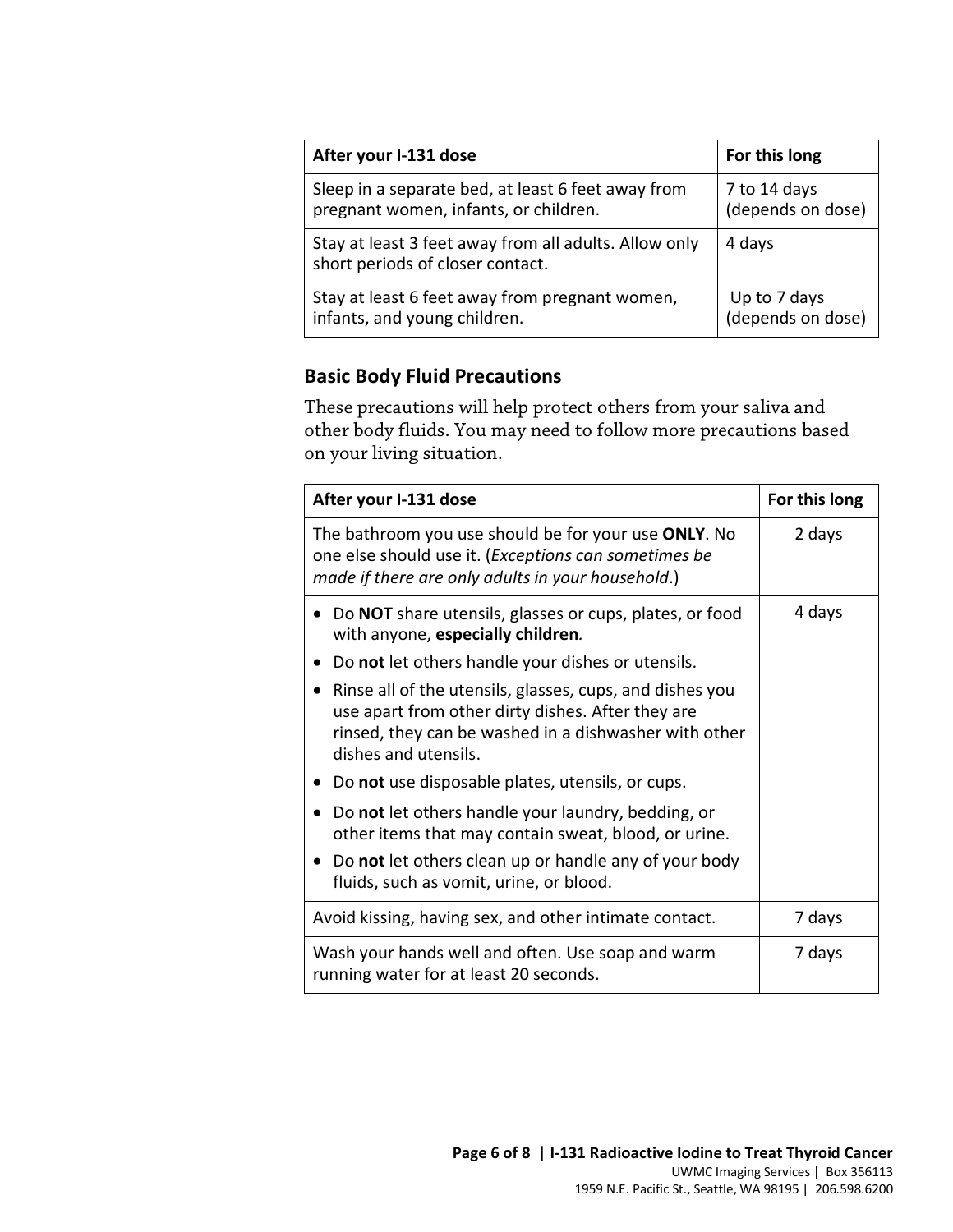#### **Women of Childbearing Age**

- **Do not get pregnant for 1 year after your I-131 treatment.** This is in case you need to be treated with I-131 again. Also, your thyroid replacement medicine level must be adjusted and stable before you get pregnant.
- **If you are breastfeeding:**
	- You **must stop breastfeeding** your current infant. I-131 can harm your baby.
	- Do **not** resume breastfeeding with your infant after treatment.
	- In the future, if you choose to become pregnant again, you may start breastfeeding at that time.

#### **Follow-Up Visits**

- You may need to have a **blood draw** for lab tests in the days after your I-131 therapy. Check with your care team.
- may start breastfeeding at that time.<br> **Follow-Up Visits**<br>
 You may need to have a **blood draw** for lab tests in the days<br>
after your I-131 therapy. Check with your care team.<br>
 You will have a **follow-up thyroid cancer** • You will have a **follow-up thyroid cancer survey** 7 to 10 days after your I-131 dose. We will take images of your body to see where the I-131 dose collected. This appointment will last 1 to 2 hours. You do not need to prepare for this survey.
	- You will need a **follow-up visit with your endocrinologist** 4 to 6 weeks after your treatment. This is the soonest we would expect your thyroid hormone levels to become stable. Your endocrinologist will monitor your thyroid hormone replacement dose. Be sure to keep this appointment. We can help you schedule this visit.
	- You may need a **follow-up I-131 diagnostic thyroid cancer survey** in 6 to 12 months. If you do, your endocrinologist will refer you for this scan.

# **To Learn More**

 $\_$  ,  $\_$  ,  $\_$  ,  $\_$  ,  $\_$  ,  $\_$  ,  $\_$  ,  $\_$  ,  $\_$  ,  $\_$  ,  $\_$  ,  $\_$  ,  $\_$  ,  $\_$  ,  $\_$  ,  $\_$  ,  $\_$  ,  $\_$  ,  $\_$  ,  $\_$  ,  $\_$  ,  $\_$  ,  $\_$  ,  $\_$  ,  $\_$  ,  $\_$  ,  $\_$  ,  $\_$  ,  $\_$  ,  $\_$  ,  $\_$  ,  $\_$  ,  $\_$  ,  $\_$  ,  $\_$  ,  $\_$  ,  $\_$  ,

To learn more about I-131 radioactive iodine and how it is used to treat thyroid cancer, visit the Thyroid Cancer Survivor's Association website: *www.thyca.org*